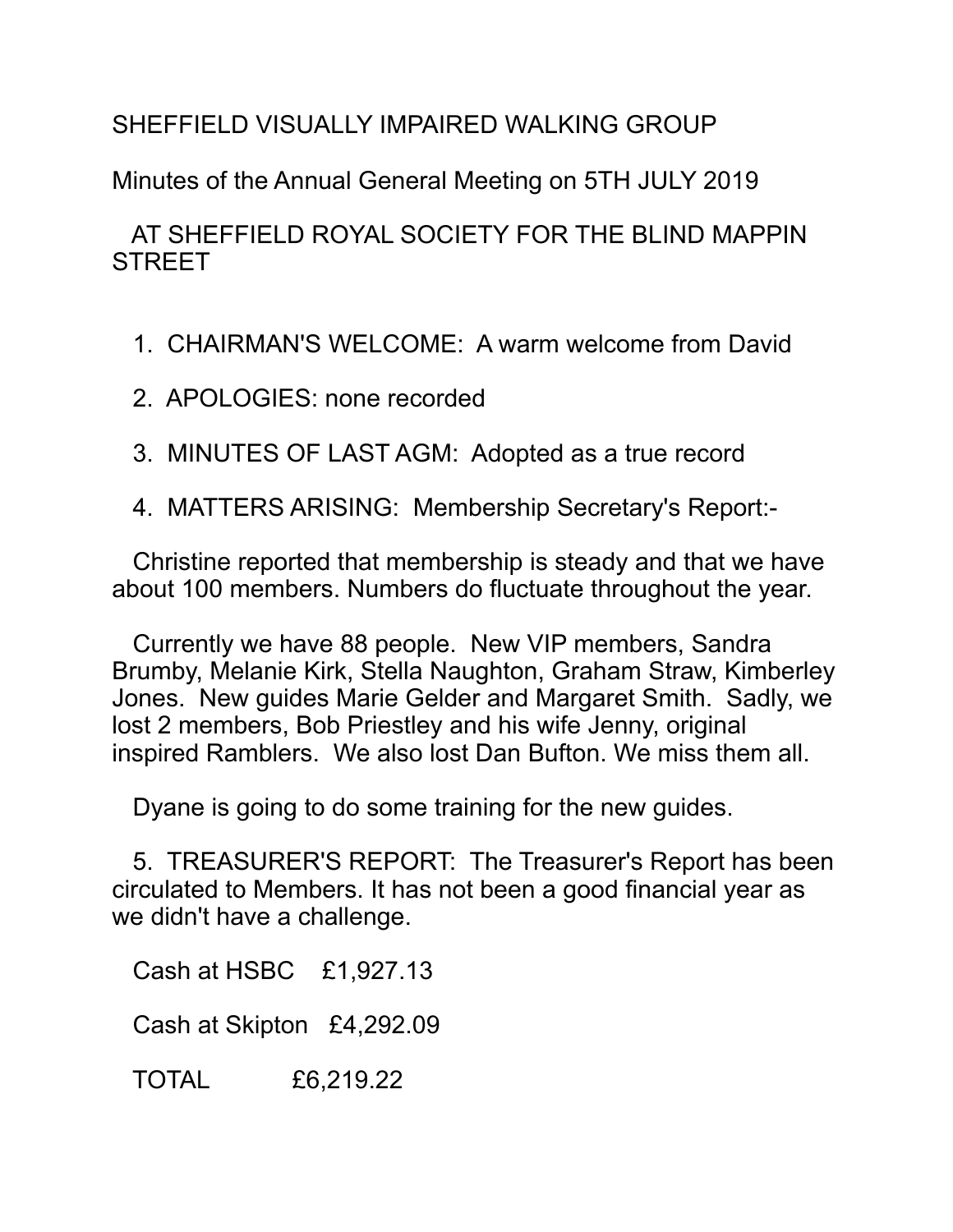6. CHAIRMAN'S REPORT: Firstly, I would like to thank Olwen and Wendy for looking after catering. David, Nigel and Stephen for the Bar and Sue and Norman for the raffle.

 I would like a round of applause for the Committee Members who have served the members throughout the year.

 Thanks also to the Team Leaders for getting us out in the fresh air on lovely walks and to Mike Jackson and the Peak Park Rangers.

 A special thank you must go to the guides for consistently doing a good job and helping our membership to increase. Thanks also to all the VIPs

 On the 11th May this year 18 members took part in our Challenge. Everyone completed the circuit and raised £1,377.65 to be split between SRSB and SVIWG. I would like to thank all the sponsors very much indeed.

 Our holiday in Shropshire last year was lovely as was the hotel and staff. A special thank you to our Social Secretary Hilary Myers for organising and for organising our coach ramble, Christmas and New Year and the cruise for some of our members.

 John Bater our Walks Coordinator is standing down and handing over the reigns to someone else. I just want to say what a wonderful loyal and faithful friend John is, a true gentleman.

 Last, but not least, I would like to thank Gail for her fantastic job preparing the newsletters.

 For the past 2 years it has been an honour to be Chair. Taking over from Christine wasn't easy, she set the bar high. I will stand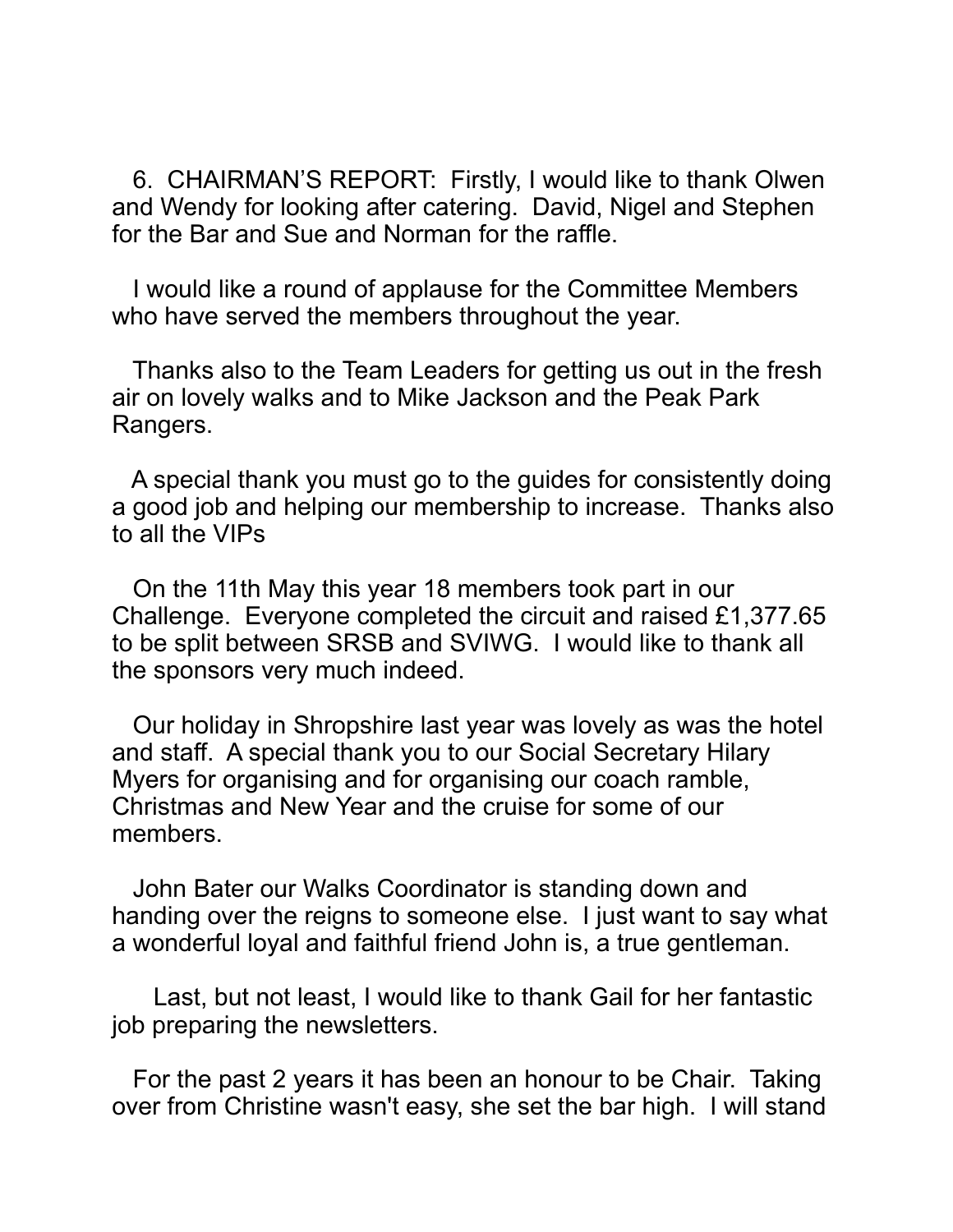and serve for another 2 years.

## 7. ELECTION OF OFFICERS

The following officers were elected:

David Cadet Chair

Sue Hill Vice Chair

Treasurer Stan Wainwright

Social Secretary Hilary Myers

Membership Secretary Christine Hewitt

Minutes Secretary Pauline Bullivant

Gail Fagan Newsletter

Eileen Ingham Walks Coordinator

Martin Wing and John Bater - Advisory Capacity

 Carol Adams and Brian Hirst are standing down from the Committee. I would like to thank them for their contribution to the group.

## 8. ANY OTHER BUSINESS

 Christmas Dinner: Hilary has booked the Garrison Hotel at Hillsborough, there will be 10 people to a table. Hilary has circulated the menu and asked members to choose what they want and let Hilary know as soon as possible.